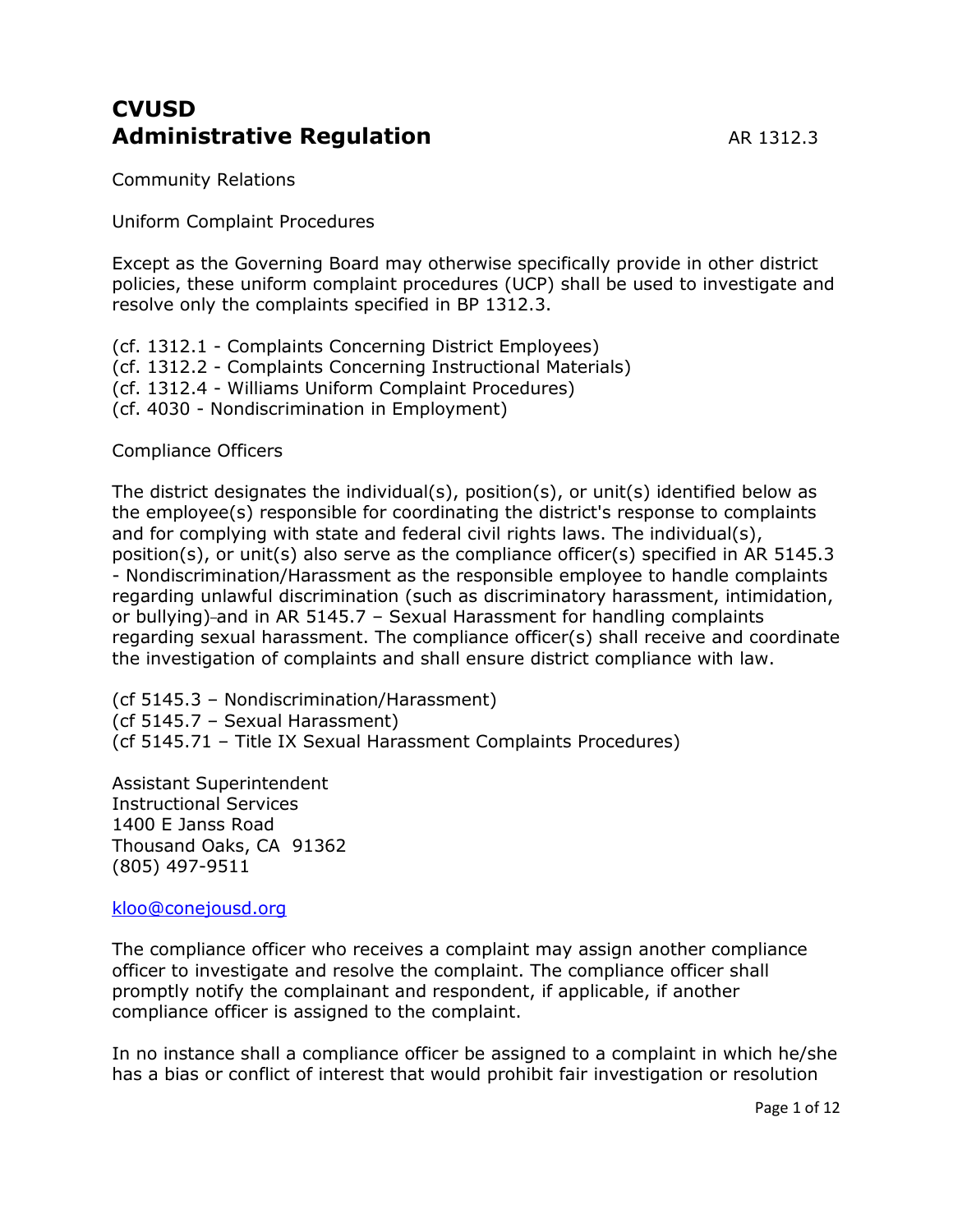of the complaint. Any complaint against a compliance officer or that raises a concern about the compliance officer's ability to investigate the complaint fairly and without bias shall be filed with the Superintendent or designee who shall determine how the complaint will be investigated.

The Superintendent or designee shall ensure that employees assigned to investigate and resolve complaints receive training and are knowledgeable about the laws and programs at issue in the complaints to which they are assigned. Training provided to such employees shall cover current state and federal laws and regulations governing the program, applicable processes for investigating and resolving complaints, including those alleging unlawful discrimination (such as discriminatory harassment, intimidation, or bullying), applicable standards for reaching decisions on complaints, and appropriate corrective measures. Assigned employees may have access to legal counsel as determined by the Superintendent or designee.

(cf. 4331 - Staff Development) (cf. 9124 - Attorney)

The compliance officer or, if necessary, any appropriate administrator shall determine whether interim measures are necessary during and pending the result of an investigation. If interim measures are determined to be necessary, the compliance officer or the administrator shall consult with the Superintendent, the Superintendent's designee, or, if appropriate, the site principal to implement one or more interim measures. The interim measures shall remain in place until the compliance officer determines that they are no longer necessary or until the district issues its final written decision, whichever occurs first.

### **Notifications**

The district's UCP policy and administrative regulation shall be posted in all district schools and offices, including staff lounges and student government meeting rooms. (Education Code 234.1)

In addition, the Superintendent or designee shall annually provide written notification of the district's UCP to students, employees, parents/guardians of district students, district advisory committee members, school advisory committee members, appropriate private school officials or representatives, and other interested parties. (5 CCR 4622)

(cf. 0420 - School Plans/Site Councils) (cf. 1220 - Citizen Advisory Committees) (cf. 4112.9/4212.9/4312.9 - Employee Notifications) (cf. 5145.6 - Parental Notifications)

The notice shall include: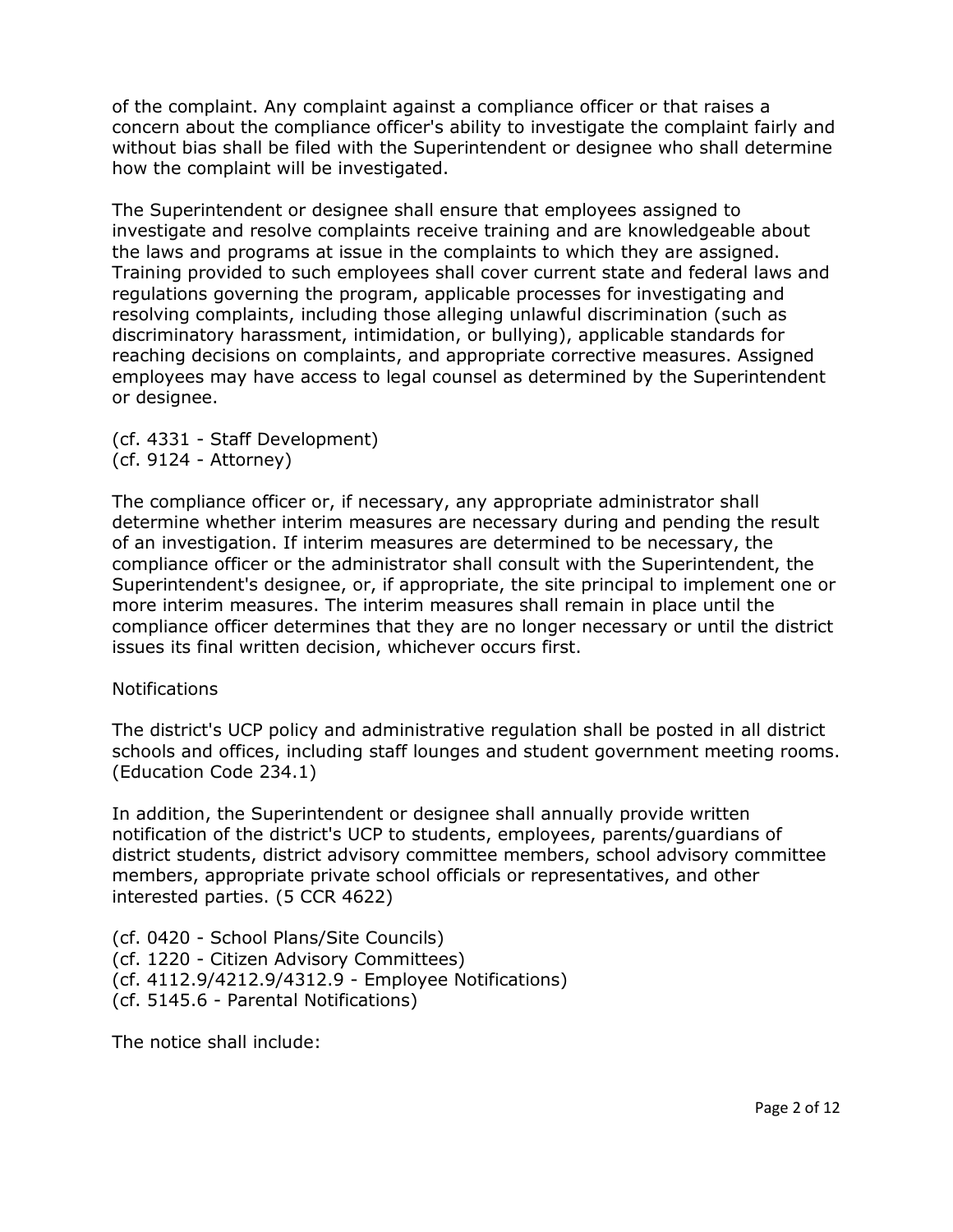1. A statement that the district is primarily responsible for compliance with federal and state laws and regulations, including those related to prohibition of unlawful discrimination, harassment, intimidation, or bullying against any protected group, and a list of all programs and activities that are subject to UCP as identified in the section "Complaints Subject to UCP" in the accompanying Board policy

2. The title of the position responsible for processing complaints, the identity of the person(s) currently occupying that position if known, and a statement that such persons will be knowledgeable about the laws and programs that they are assigned to investigate.

3. A statement that a UCP complaint must be filed no later than one year from the date the alleged violation occurred

4. A statement that, in the case of a complaint alleging unlawful discrimination, harassment, intimidation, or bullying, a UCP complaint must be filed no later than six months from the date of the alleged conduct or the date the complainant first obtained knowledge of the facts of the alleged conduct.

5. A statement that a student enrolled in a public school shall not be required to pay a fee for participation in an educational activity that constitutes an integral fundamental part of the district's educational program, including curricular and extracurricular activities

6. A statement that a complaint regarding student fees or the local control and accountability plan (LCAP) may be filed anonymously if the complainant provides evidence or information leading to evidence to support the complaint

(cf. 0460 - Local Control and Accountability Plan) (cf. 3260 - Fees and Charges)

7. A statement that the district will post a standardized notice of the educational rights of foster youth, homeless students, former juvenile court school students now enrolled in the district, children of military families, migrant students, and immigrant students enrolled in a newcomer program, as specified in Education Code 48853, 48853.5, 49069.5, 51225.1, and 51225.2, and the complaint process

(cf. 6173 - Education for Homeless Children)

(cf. 6173.1 - Education for Foster Youth)

(cf. 6173.2 - Education of Children of Military Families)

(cf. 6173.3 - Education for Juvenile Court School Students)

(cf. 6175 - Migrant Education Program)

8. A statement that complaints will be investigated in accordance with the district's UCP and a written decision will be sent to the complainant within 60 days from the receipt of the complaint, unless this time period is extended by written agreement of the complainant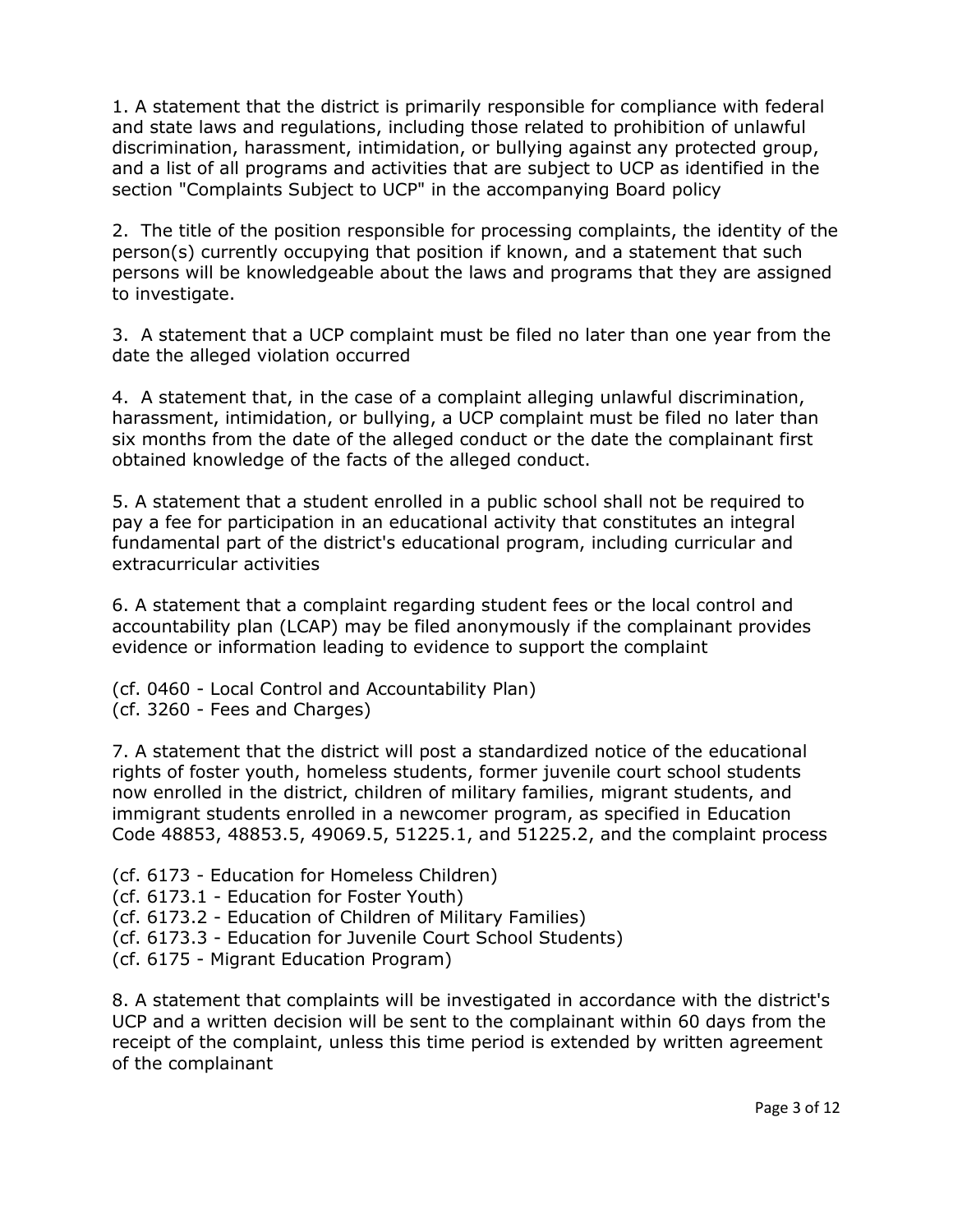9. A statement that the complainant has a right to appeal the district's investigation report to CDE for programs within the scope of the UCP by filing a written appeal, including a copy of the original complaint and the district's decision, within 15 days of receiving the district's decision

10. A statement advising the complainant of any civil law remedies, including, but not limited to, injunctions, restraining orders, or other remedies or orders that may be available under state or federal antidiscrimination laws, if applicable

11. A statement that copies of the district's UCP are available free of charge

The annual notification and complete contact information of the compliance officer(s) and information related to Title IX as required pursuant to Education Code 221.61 shall be posted on the district web site and, if available, provided through district-supported social media.

- (cf. 1113 District and School Web Sites)
- (cf. 1114 District-Sponsored Social Media)

The Superintendent or designee shall ensure that all students and parents/guardians, including students and parents/guardians with limited English proficiency, have access to the relevant information provided in the district's policy, regulation, forms, and notices concerning the UCP.

If 15 percent or more of students enrolled in a particular district school speak a single primary language other than English, the district's policy, regulation, forms, and notices concerning the UCP shall be translated into that language, in accordance with Education Code 234.1 and 48985. In all other instances, the district shall ensure meaningful access to all relevant UCP information for parents/guardians with limited English proficiency.

Filing of Complaints

The complaint shall be presented to the compliance officer who shall maintain a log of complaints received, providing each with a code number and a date stamp.

All complaints shall be filed in writing and signed by the complainant. If a complainant is unable to put a complaint in writing due to conditions such as a disability or illiteracy, district staff shall assist him/her in the filing of the complaint. (5 CCR 4600)

Complaints shall also be filed in accordance with the following rules, as applicable:

1. A complaint alleging district violation of applicable state or federal law or regulations governing the programs specified in the accompanying Board policy (item #1 of the section "Complaints Subject to UCP") may be filed by any individual, public agency, or organization. (5 CCR 4630)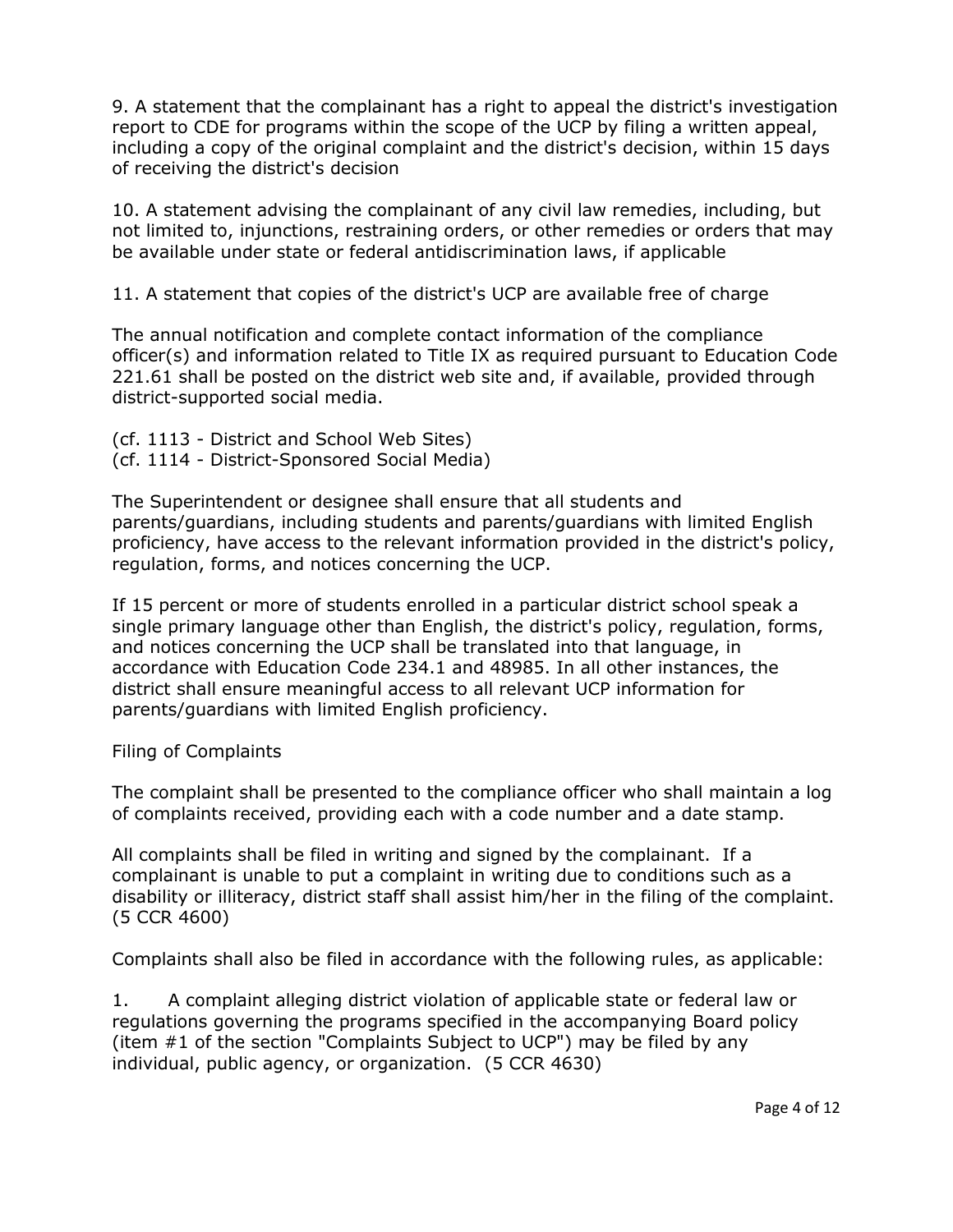2. Any complaint alleging noncompliance with law regarding the prohibition against student fees, deposits, and charges or any requirement related to the LCAP may be filed anonymously if the complaint provides evidence, or information leading to evidence, to support an allegation of noncompliance. A complaint about a violation of the prohibition against the charging of unlawful student fees may be filed with the principal of the school or with the Superintendent or designee.

3. A UCP complaint shall be filed no later than one year from the date the alleged violation occurred. For complaints related to the LCAP, the date of the alleged violation is the date when the County Superintendent of Schools approves the LCAP that was adopted by the Board (5 CCR 4630)

4. A complaint alleging unlawful discrimination (such as discriminatory harassment, intimidation, or bullying) may be filed only by a person who alleges having personally suffered the unlawful discrimination, a person who believes that any specific class of individuals has been subjected to unlawful discrimination, or a duly authorized representative who alleges that an individual student has been subjected to discrimination, harassment, intimidation, or bullying. The complaint shall be initiated no later than six months from the date that the alleged unlawful discrimination occurred, or six months from the date when the complainant first obtained knowledge of the facts of the alleged unlawful discrimination. The time for filing may be extended for up to 90 days by the Superintendent or designee for good cause upon written request by the complainant setting forth the reasons for the extension. (5 CCR 4630)

5. When a complaint alleging unlawful discrimination (such as discriminatory harassment, intimidation, or bullying) is filed anonymously, the compliance officer shall pursue an investigation or other response as appropriate, depending on the specificity and reliability of the information provided and the seriousness of the allegation.

6. When the complainant of unlawful discrimination (such as discriminatory harassment, intimidation, or bullying) or the alleged victim, when not the complainant, requests confidentiality, the compliance officer shall inform the complainant or the victim that the request may limit the district's ability to investigate the conduct or take other necessary action. When honoring a request for confidentiality, the district shall nevertheless take all reasonable steps to investigate and resolve/respond to the complaint consistent with the request.

## Mediation

Within three business days after receiving the complaint, the compliance officer may informally discuss with all the parties the possibility of using mediation. Mediation shall be offered to resolve complaints that involve more than one student and no adult. However, mediation shall not be offered or used to resolve any complaint involving an allegation of sexual assault or where there is a reasonable risk that a party to the mediation would feel compelled to participate. If the parties agree to mediation, the compliance officer shall make all arrangements for this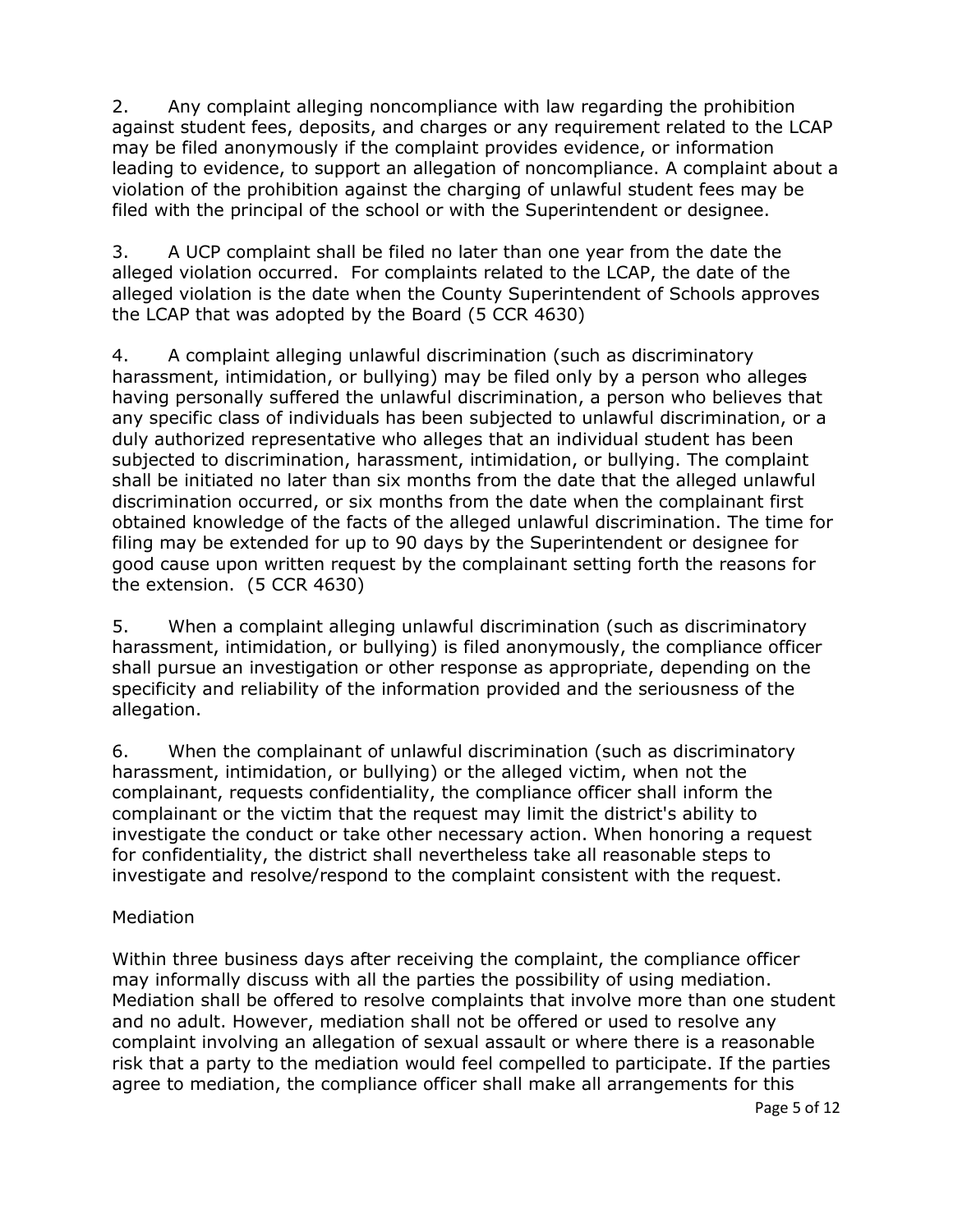process.

Before initiating the mediation of a complaint alleging retaliation or unlawful discrimination (such as discriminatory harassment, intimidation, or bullying), the compliance officer shall ensure that all parties agree to make the mediator a party to relevant confidential information. The compliance officer shall also notify all parties of the right to end the informal process at any time.

If the mediation process does not resolve the problem within the parameters of law, the compliance officer shall proceed with his/her investigation of the complaint.

The use of mediation shall not extend the district's timelines for investigating and resolving the complaint unless the complainant agrees in writing to such an extension of time. If mediation is successful and the complaint is withdrawn, then the district shall take only the actions agreed to through the mediation. If mediation is unsuccessful, the district shall then continue with subsequent steps specified in this administrative regulation.

### Investigation of Complaint

Within 10 business days after the compliance officer receives the complaint, the compliance officer shall begin an investigation into the complaint.

Within one business day of initiating the investigation, the compliance officer shall provide the complainant and/or his/her representative with the opportunity to present the information contained in the complaint to the compliance officer and shall notify the complainant and/or his/her representative of the opportunity to present the compliance officer with any evidence, or information leading to evidence, to support the allegations in the complaint. Such evidence or information may be presented at any time during the investigation.

In conducting the investigation, the compliance officer shall collect all available documents and review all available records, notes, or statements related to the complaint, including any additional evidence or information received from the parties during the course of the investigation. The compliance officer shall individually interview all available witnesses with information pertinent to the complaint, and may visit any reasonably accessible location where the relevant actions are alleged to have taken place. At appropriate intervals, the compliance officer shall inform both parties of the status of the investigation.

To investigate a complaint alleging retaliation or unlawful discrimination (such as discriminatory harassment, intimidation, or bullying), the compliance officer shall interview the alleged victim(s), any alleged offenders, and other relevant witnesses privately, separately, and in a confidential manner. As necessary, additional staff or legal counsel may conduct or support the investigation.

A complainant's refusal to provide the district's investigator with documents or other evidence related to the allegations in the complaint, failure or refusal to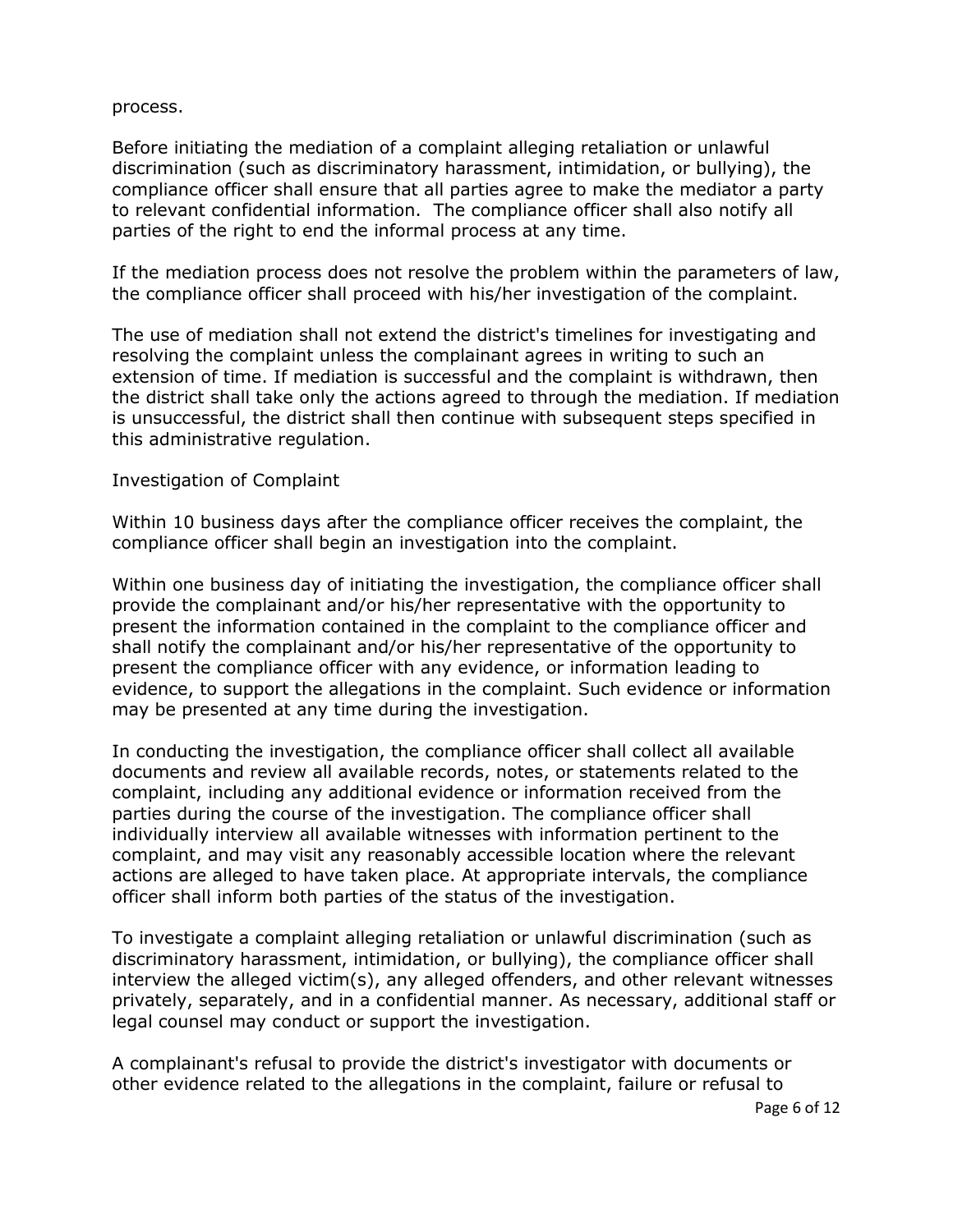cooperate in the investigation, or engagement in any other obstruction of the investigation may result in the dismissal of the complaint because of a lack of evidence to support the allegation. Similarly, a respondent's refusal to provide the district's investigator with documents or other evidence related to the allegations in the complaint, failure or refusal to cooperate in the investigation, or engagement in any other obstruction of the investigation may result in a finding, based on evidence collected, that a violation has occurred and in the imposition of a remedy in favor of the complainant. (5 CCR 4631)

In accordance with law, the district shall provide the investigator with access to records and other information related to the allegation in the complaint and shall not in any way obstruct the investigation. Failure or refusal of the district to cooperate in the investigation may result in a finding based on evidence collected that a violation has occurred and in the imposition of a remedy in favor of the complainant. (5 CCR 4631)

Timeline for Investigation Report

#### Report of Findings

Unless extended by written agreement with the complainant, the compliance officer shall prepare and send to the complainant a written investigation report, as described in the section "Investigation Report" below, within 60 calendar days of the district's receipt of the complaint. (5 CCR 4631)

For any complaint alleging unlawful discrimination (such as discriminatory harassment, intimidation, and bullying), the respondent shall be informed of any extension of the timeline agreed to by the complainant. The respondent also shall be sent the investigation report at the same time it is provided to the complainant.

#### Investigation Report

For all complaints, the district's final written decision investigation report shall include: (5 CCR 4631)

1. The findings of fact based on the evidence gathered.

2. A conclusion providing a clear determination for each allegation as to whether the district is in compliance with the relevant law

3. Corrective action(s) whenever the district finds merit in the complaint, including, when required by law, a remedy to all affected students and parents/guardians and, for a student fees complaint, a remedy that complies with Education Code 49013 and 5 CCR 4600

4. Notice of the complainant's right to appeal the district's investigation report to CDE except when the district has used the UCP to address a complaint not specified in 5 CCR 4610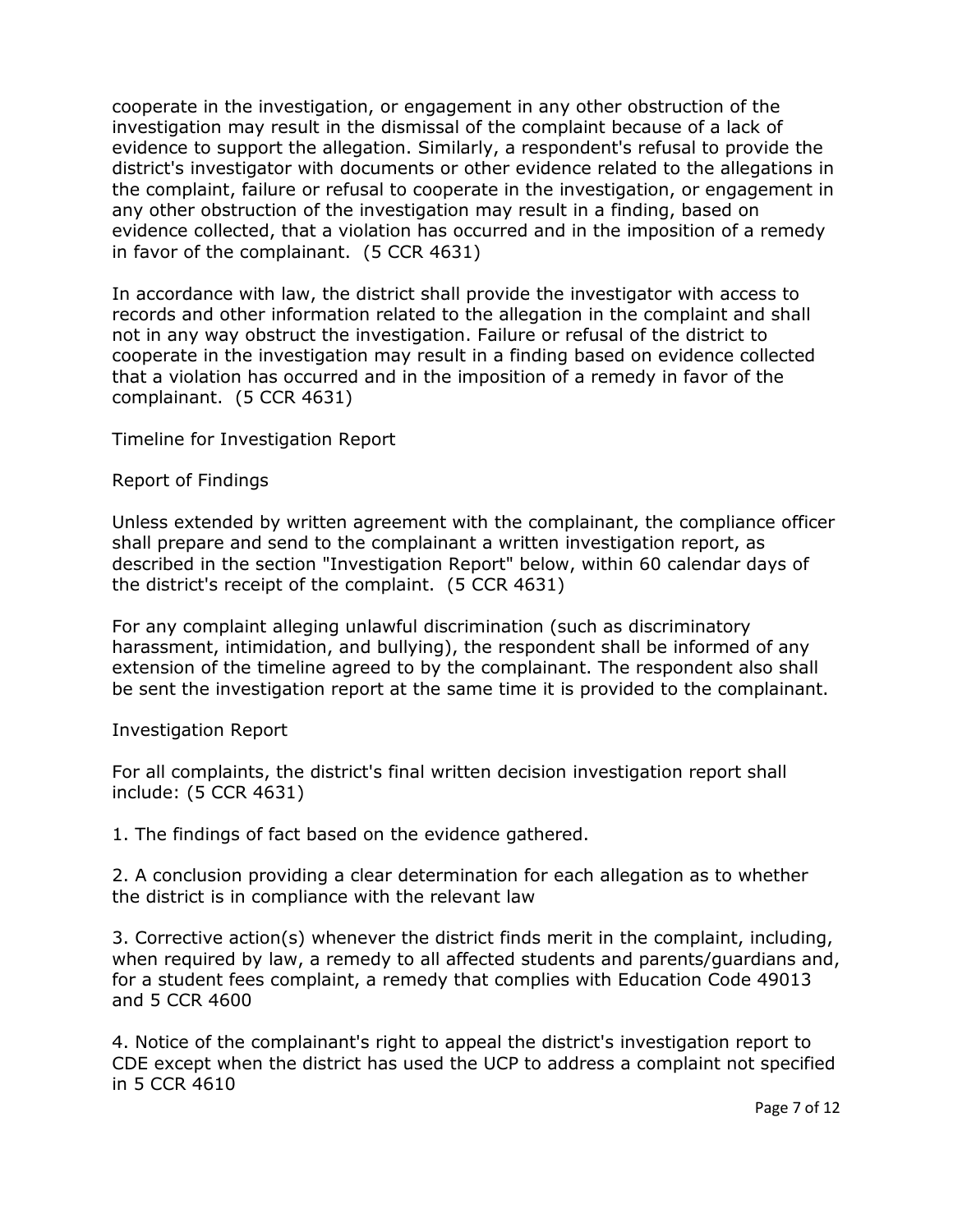5. Procedures to be followed for initiating an appeal to CDE

The investigation report may also include follow-up procedures to prevent recurrence or retaliation and for reporting any subsequent problems.

In consultation with district legal counsel, information about the relevant part of an investigation report may be communicated to a victim who is not the complainant and to other parties who may be involved in implementing the investigation report or are affected by the complaint, as long as the privacy of the parties is protected. In a complaint alleging unlawful discrimination (such as discriminatory harassment, intimidation, and bullying), notice of the investigation report to the alleged victim shall include information about any sanction to be imposed upon the respondent that relates directly to the alleged victim.

If the complaint involves a limited-English-proficient student or parent/guardian and the student involved attends a school at which 15 percent or more of the students speak a single primary language other than English, then the investigation report shall also be translated into that language. In all other instances, the district shall ensure meaningful access to all relevant information for parents/guardians with limited English proficiency.

For complaints alleging unlawful discrimination based on state law (such as discriminatory harassment, intimidation, and bullying), the investigation report shall also include a notice to the complainant that:

1. The complainant may pursue available civil law remedies outside of the district's complaint procedures, including seeking assistance from mediation centers or public/private interest attorneys, 60 calendar days after the filing of an appeal with CDE. (Education Code 262.3)

2. The 60 days moratorium does not apply to complaints seeking injunctive relief in state courts or to discrimination complaints based on federal law. (Education Code 262.3)

3. Complaints alleging discrimination based on race, color, national origin, sex, gender, disability, or age may also be filed with the U.S. Department of Education, Office for Civil Rights at www.ed.gov/ocr within 180 days of the alleged discrimination.

## Corrective Actions

When a complaint is found to have merit, the compliance officer shall adopt any appropriate corrective action permitted by law. Appropriate corrective actions that focus on the larger school or district environment may include, but are not limited to, actions to reinforce district policies; training for faculty, staff, and students; updates to school policies; or school climate surveys.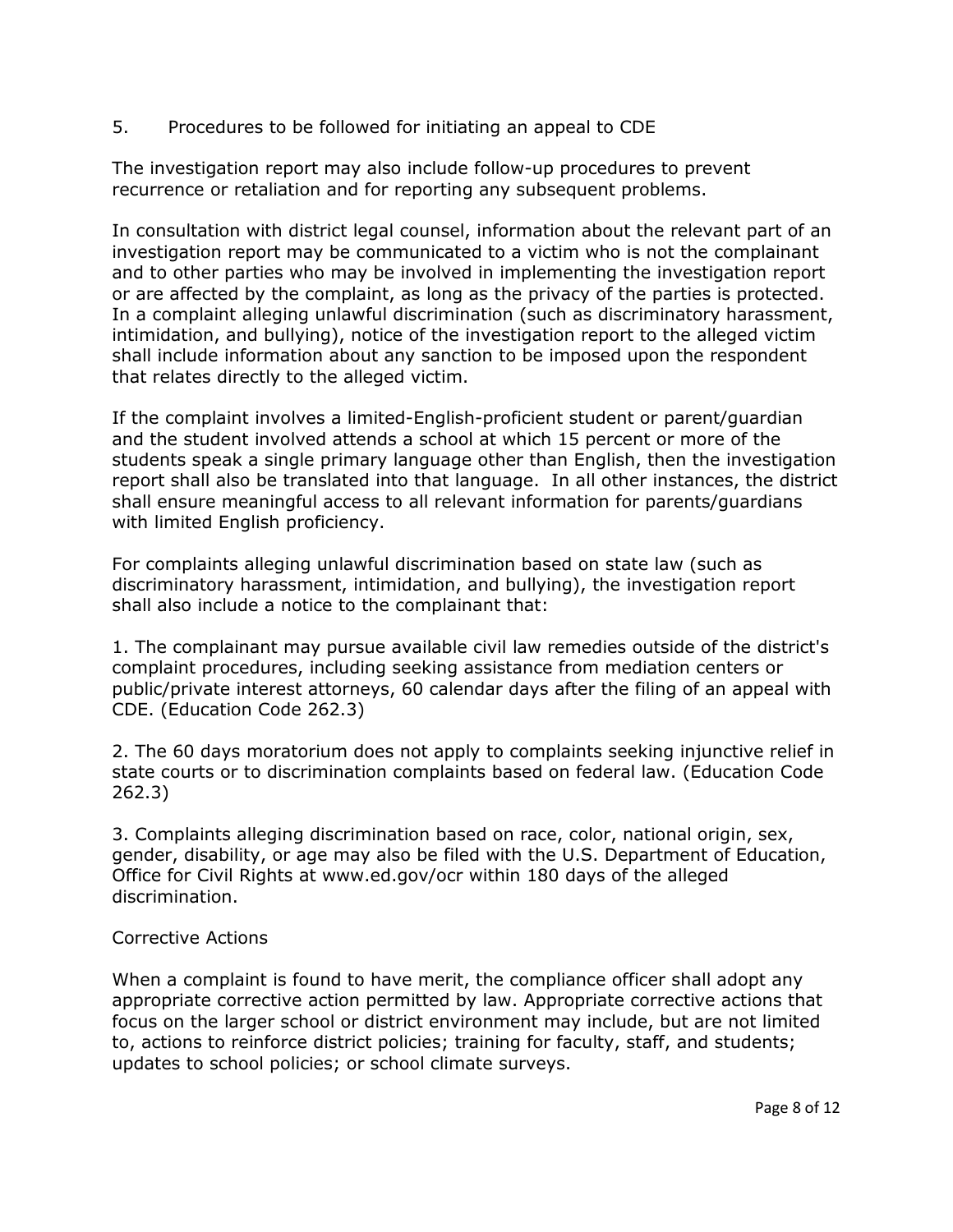## (cf 5137 – Positive School Climate)

For complaints involving retaliation or unlawful discrimination (such as discriminatory harassment, intimidation, or bullying), appropriate remedies that may be offered to the victim but not communicated to the respondent may include, but are not limited to, the following:

- 1. Counseling
- 2. Academic support
- 3. Health services
- 4. Assignment of an escort to allow the victim to move safely about campus

5. Information regarding available resources and how to report similar incidents or retaliation

6. Separation of the victim from any other individuals involved, provided the separation does not penalize the victim

7. Restorative justice

8. Follow-up inquiries to ensure that the conduct has stopped and there has been no retaliation

For complaints involving retaliation or unlawful discrimination (such as discriminatory harassment, intimidation, or bullying), appropriate corrective actions that focus on a student offender may include, but are not limited to, the following:

- 1. Transfer from a class or school as permitted by law
- 2. Parent/guardian conference
- 3. Education regarding the impact of the conduct on others
- 4. Positive behavior support
- 5. Referral to a student success team

(c.f. 6164.5 – Student Success Teams)

6. Denial of participation in extracurricular or co-curricular activities or other privileges as permitted by law

(cf. 6145 - Extracurricular and Cocurricular Activities)

Page 9 of 12 7. Disciplinary action, such as suspension or expulsion, as permitted by law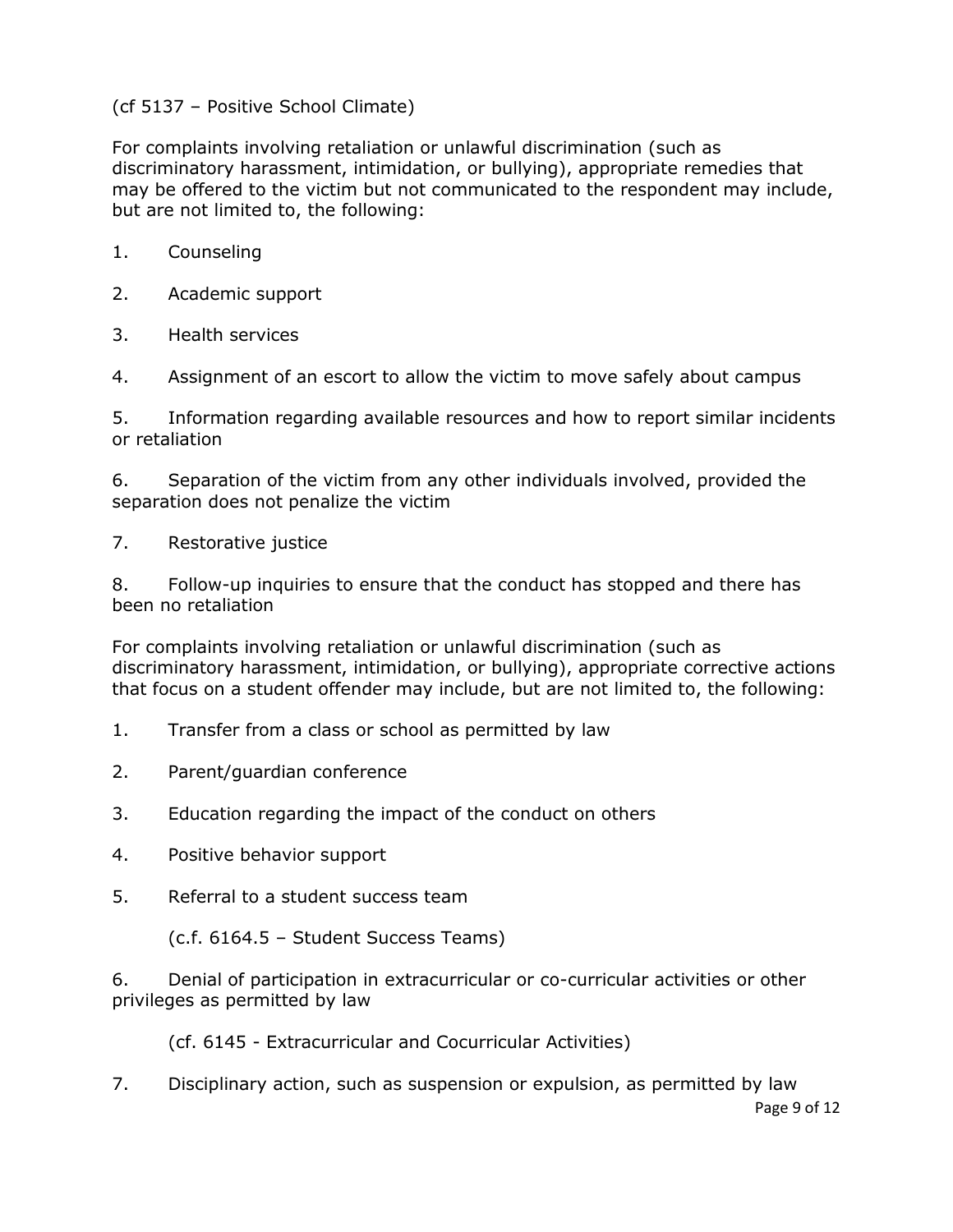(cf. 5144 - Discipline) (cf. 5144.1 - Suspension and Expulsion/Due Process)

When an employee is found to have committed retaliation or unlawful discrimination (such as discriminatory harassment, intimidation, or bullying), the district shall take appropriate disciplinary action, up to and including dismissal, in accordance with applicable law and collective bargaining agreement.

(cf. 4118 - Dismissal/Suspension/Disciplinary Action) (cf. 4218 - Dismissal/Suspension/Disciplinary Action)

The district may also consider training and other interventions for the larger school community to ensure that students, staff, and parents/guardians understand the types of behavior that constitute unlawful discrimination (such as discriminatory harassment, intimidation, or bullying), that the district does not tolerate it, and how to report and respond to it.

When a complaint is found to have merit, an appropriate remedy shall be provided to the complainant or other affected person.

However, if a complaint alleging noncompliance with the laws regarding student fees, deposits, and other charges, physical education instructional minutes, courses without educational content, or any requirement related to the LCAP is found to have merit, the district shall provide a remedy to all affected students and parents/guardians subject to procedures established by regulation of the State Board of Education. (Education Code 49013, 51222, 51223, 52075)

For complaints alleging noncompliance with the laws regarding student fees, the district shall attempt in good faith, by engaging in reasonable efforts, to identify and fully reimburse all affected students and parents/guardians who paid the unlawful student fees within one year prior to the filing of the complaint. (Education Code 49013; 5 CCR 4600)

Appeals to the California Department of Education

Any complainant who is dissatisfied with the district's investigation report on a complaint regarding any specified federal or state educational program subject to UCP may file an appeal in writing with the CDE within 30 calendar days of receiving the district's investigation report. (5 CCR 4632)

The appeal shall be sent to CDE with a copy of the original locally filed complaint and a copy of the district's investigation report for that complaint. The complainant shall specify and explain the basis for the appeal, including at least one of the following: (5 CCR 4632)

1. The district failed to follow its complaint procedures.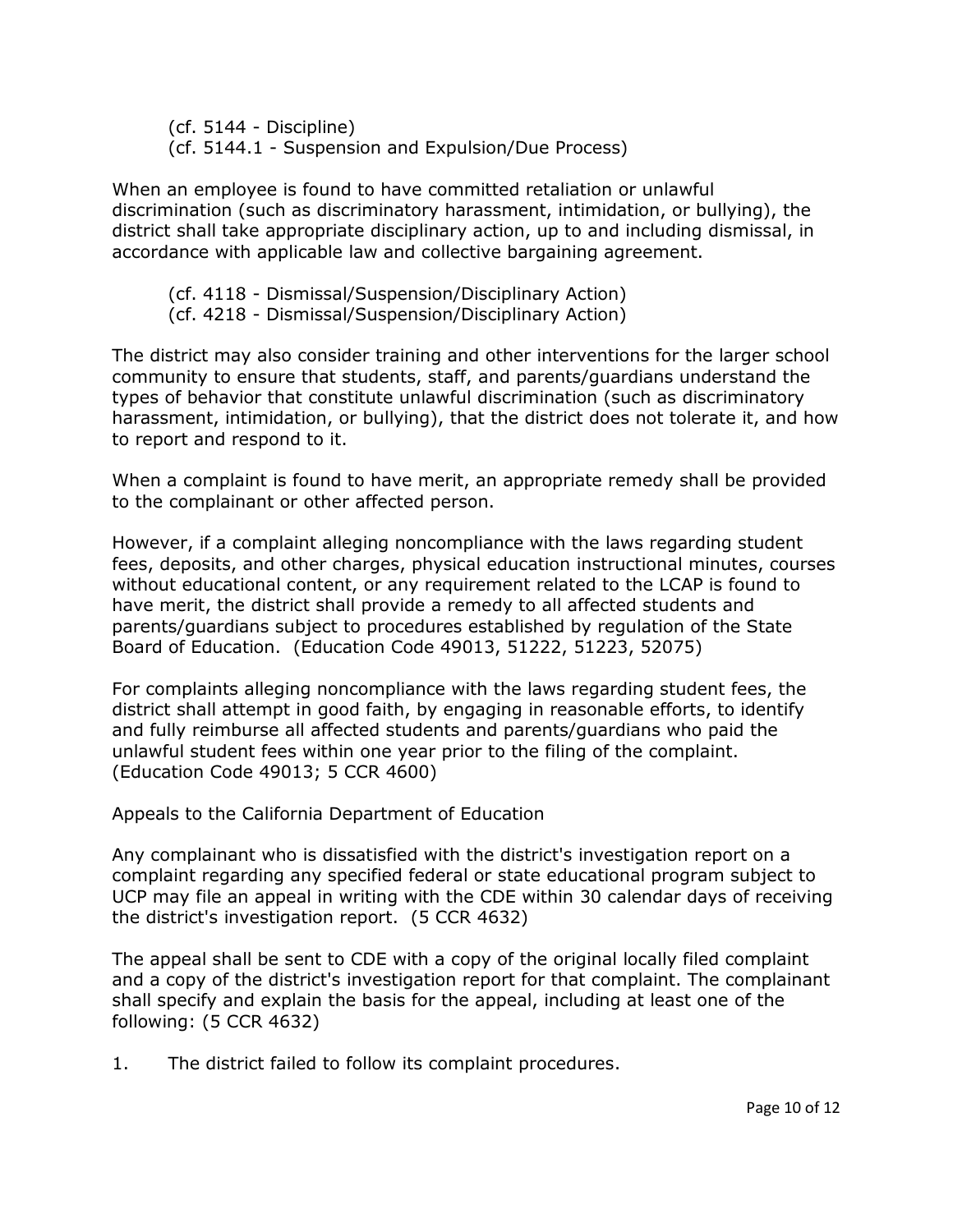2. Relative to the allegations of the complaint, the district's investigation report lacks material findings of fact necessary to reach a conclusion of law.

3. The material findings of fact in the district's investigation report are not supported by substantial evidence.

4. The legal conclusion in the district's investigation report is inconsistent with the law.

5. In a case in which the district found noncompliance, the corrective actions fail to provide a proper remedy.

Upon notification by CDE that the district's investigation report has been appealed, the Superintendent or designee shall forward the following documents to the CDE within 10 days of the date of notification: (5 CCR 4633)

- 1. A copy of the original complaint
- 2. A copy of the district's investigation report

3. A copy of the investigation file including, but not limited to, all notes, interviews, and documents submitted by the parties and gathered by the investigator

- 4. A report of any action taken to resolve the complaint
- 5. A copy of the district's uniform complaint procedures (UCP)
- 6. Other relevant information requested by the CDE

If notified by CDE that the district's investigation report failed to address allegation(s) raised by the complaint, the district shall, within 20 days of the notification, provide CDE and the appellant with an amended investigation report that addresses the allegation(s) that were not addressed in the original investigation report. The amended report shall also inform the appellant of the right to separately appeal the amended report with respect to the allegation(s) that were not addressed in the original report. (5 CCR 4632)

Health and Safety Complaints in Licensed-Exempt Preschool Programs

Any complaint regarding health or safety issues in a license-exempt CSPP program shall be addressed through the procedures described in 5 CCR 4690-4694.

In each license-exempt CSPP classroom, a notice shall be posted notifying parents/guardians, students, and teachers of the health and safety requirements of Title 5 regulations that apply to CSPP programs pursuant to Health and Safety Code 1596.7925 and the location at which to obtain a form to file any complaint alleging noncompliance with those requirements. (Education Code 8235.5; 5 CCR 4690)